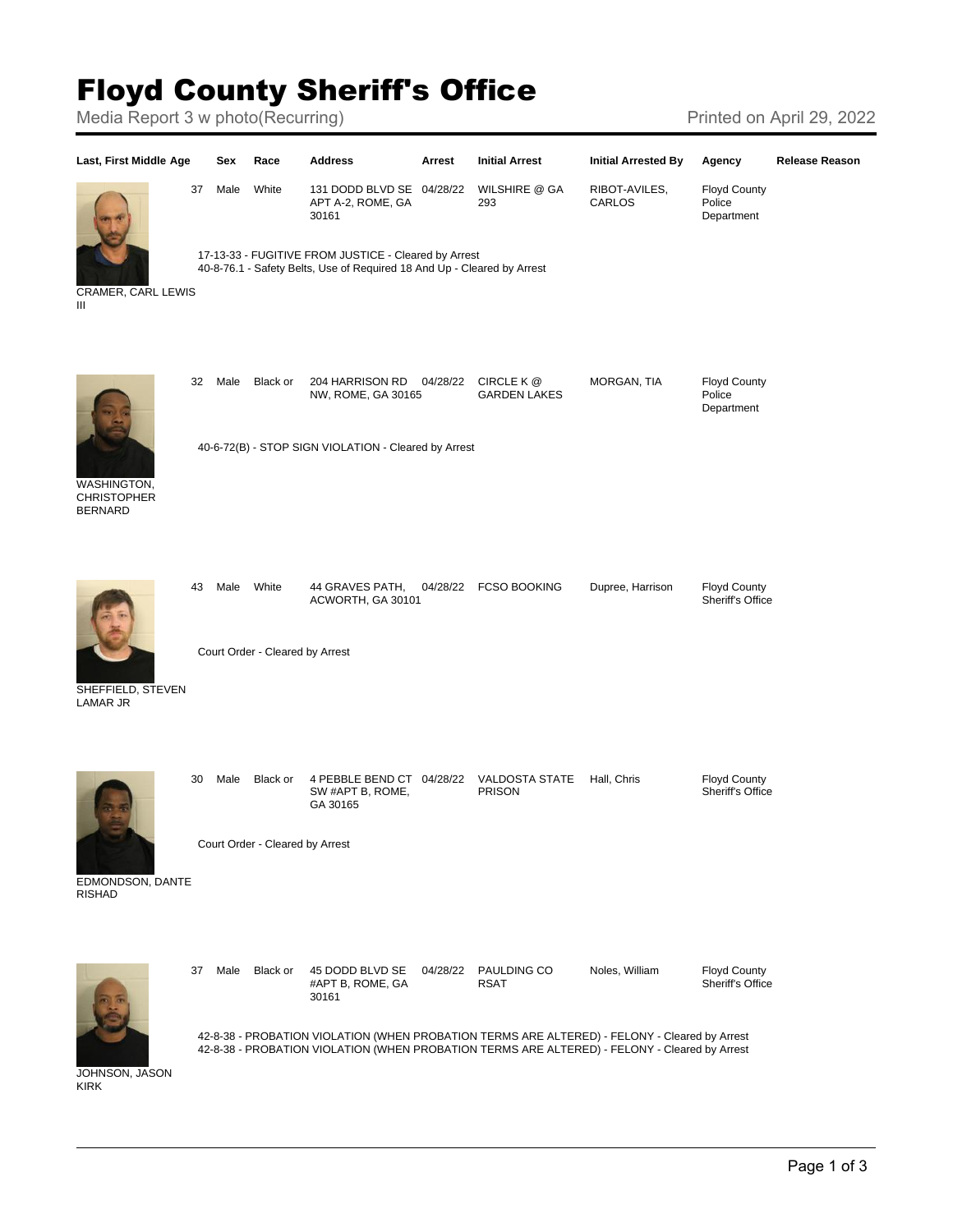| Last, First Middle Age                  | Sex       | Race            | Address                                                                                                                                                                                                                                                                                                                                                              | Arrest   | <b>Initial Arrest</b>             | <b>Initial Arrested By</b> | Agency                                       | <b>Release Reason</b>    |
|-----------------------------------------|-----------|-----------------|----------------------------------------------------------------------------------------------------------------------------------------------------------------------------------------------------------------------------------------------------------------------------------------------------------------------------------------------------------------------|----------|-----------------------------------|----------------------------|----------------------------------------------|--------------------------|
| DAVIES, BEVERLY<br><b>ELAINE</b>        | 38        | Female White    | 401 OVERLOOK<br>POINT DR NE, ROME,<br>GA 30165<br>40-5-121(A) - DRIVING WHILE LICENSE SUSPENDED OR REVOKED (MISDEMEANOR) - Cleared by Arrest<br>40-2-8 - Operation of unregistered vehicle or vehicle without current license plate. - Cleared by Arrest<br>40-2-8 - Operation of unregistered vehicle or vehicle without current license plate. - Cleared by Arrest | 04/28/22 | 500 BLK OF OLD<br><b>DALTON</b>   | PENNY, JERAMY              | <b>Floyd County</b><br>Police<br>Department  |                          |
| <b>WOODALL, INDIA</b><br><b>RHANCEL</b> | 27        | Female Black or | 1347 REDMOND CIR 04/28/22<br>NW #APT F-7, ROME,<br>GA 30165<br>42-8-38 - PROBATION VIOLATION (WHEN PROBATION TERMS ARE ALTERED) - FELONY - Cleared by Arrest                                                                                                                                                                                                         |          | <b>PINE CREST</b><br><b>MOTEL</b> | Williams, Michael          | <b>Floyd County</b><br>Sheriff's Office      |                          |
| GRAHAM, WENDY<br>LASHAE                 | 30        | Female White    | 357 ISBELL RD SE,<br>SILVER CREEK, GA<br>30173<br>20-2-690.1 - Mandatory education for childern between six and 16. - Cleared by Arrest                                                                                                                                                                                                                              |          | 04/28/22 357 ISBELL RD            | Noles, William             | Floyd County Transferred<br>Sheriff's Office |                          |
| PETRO, KRISTEN<br><b>HOPE</b>           | 41<br>Not | White           | 2889 KNOB HILL DR, 04/28/22 501 REDMOND RD<br>ROME, GA 30339<br>16-10-24(A) - WILLFUL OBSTRUCTION OF LAW ENFORCEMENT OFFICERS - MISDEMEANOR - Cleared by Arrest<br>16-7-21 - Criminal Trespass - Trespass - Cleared by Arrest                                                                                                                                        |          |                                   | Bohannon, Justin           | Floyd County Bonded Out<br>Sheriff's Office  |                          |
|                                         | 60        | FemaleBlack or  | 1803 MARTHA<br>BERRY BLVD APT<br>111, ROME, GA 30165<br>16-8-14 - THEFT BY SHOPLIFTING (\$500 or Less) - MISDEMEANOR - Cleared by Arrest                                                                                                                                                                                                                             | 04/28/22 | ROME REMOND<br><b>CIRCLE</b>      | <b>WEEKS, BRADLEY</b>      | Rome Police<br>Department                    | Release to Own<br>Recog. |

FLOYD, FAYE MARIE